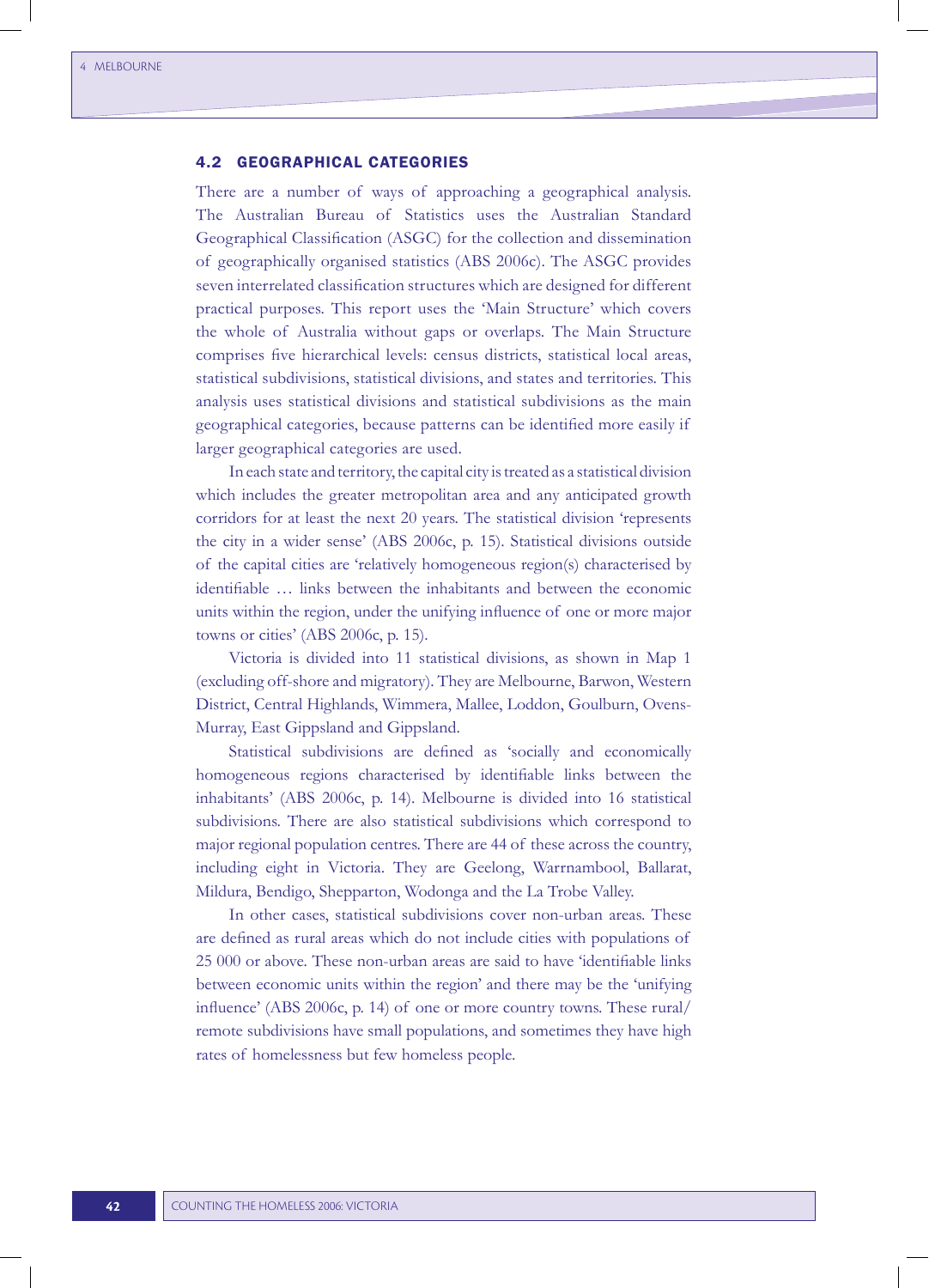# 4.3 OVERVIEW: VICTORIA

Three-quarters (73 per cent) of the population of Victoria lives in Greater Melbourne and this is where we find the largest concentration of homeless people. Table 4.1 shows that the census identified 14 568 homeless people in Melbourne, where the rate of homelessness was 41 per 10 000. This is similar to the rate of homelessness in Sydney (39 per 10 000) and Canberra (42 per 10 000), but lower than the rate in Brisbane (45 per 10 000) and Adelaide (47 per 10 000).

#### 4.1 NUMBER OF HOMELESS PEOPLE AND RATE PER 10 000 OF THE POPULATION, MELBOURNE AND REGIONAL VICTORIA

|               | Melbourne | Regional | <b>Victoria</b> |
|---------------|-----------|----------|-----------------|
| <b>Number</b> | 14 568    | 5943     | 20 511          |
| Rate          | 41        | 44       | 42              |

*Source*: Census of Population and Housing 2006; SAAP Client Collection 2006; National Census of Homeless School Students 2006.

The homeless population was distributed fairly evenly in Victoria. There were 5943 homeless people in regional Victoria where the rate was 44 per 10 000, similar to the rate in Melbourne (41 per 10 000).

This chapter focuses on the distribution of the homeless population in Melbourne. Chapters 5, 6 and 7 discuss regional Victoria.

# 4.4 MELBOURNE

The Melbourne statistical division comprises 16 subdivisions (Map 2). This analysis groups them into four areas which we refer to as the 'City Core', the 'Inner City Ring', the 'Outer City Ring' and the 'Frankston-Dandenong Corridor'.

The City Core is the subdivision of Inner Melbourne. It has a population of 271 000 and includes the central business district, the City of Port Phillip, the City of Yarra, and part of the City of Stonnington (Prahran).

The Inner City Ring (population 1.34 million) includes five subdivisions which have a boundary with the City Core. The subdivisions are Western Melbourne, Moreland, Northern Middle Melbourne, Boroondara and Southern Melbourne.

The Outer City Ring includes seven subdivisions with a population of 1.597 million. The subdivisions are Melton-Wyndham, Hume, Northern Outer Melbourne, Eastern Middle Melbourne, Eastern Outer Melbourne, the Yarra Ranges and South Eastern Outer Melbourne.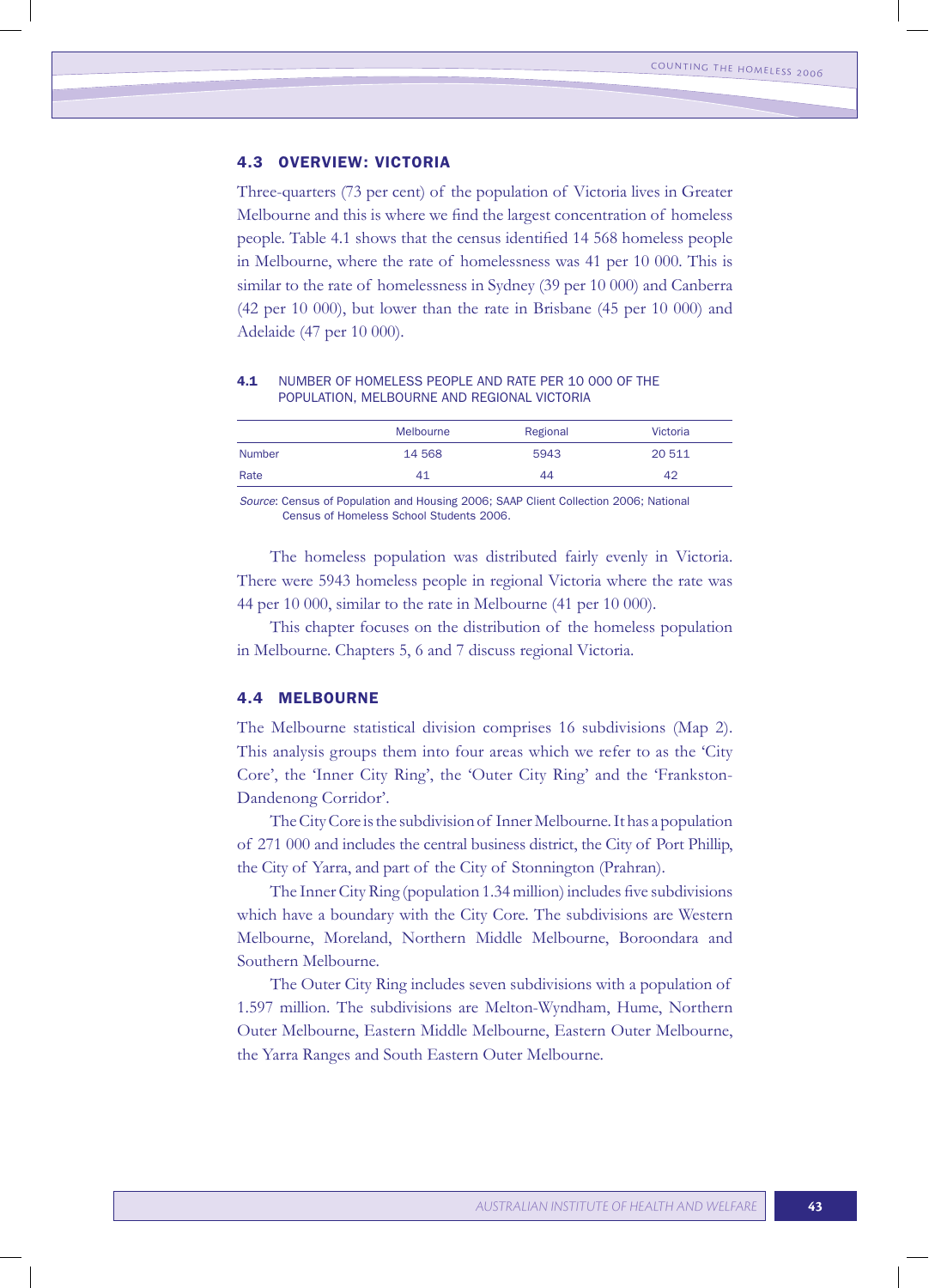The Frankston-Dandenong Corridor includes the Greater Dandenong, Frankston City and Mornington Peninsula subdivisions. It has 380 000 people.

Table 4.2 shows that there were 3490 homeless people in the City Core and the rate of homelessness was 129 per 10 000. The City Core had eight per cent of Melbourne's population, but 24 per cent of its homeless people. It is usual to find a higher rate of homelessness in the inner suburbs of capital cities. This is the case in Sydney, Brisbane, Adelaide, Hobart and Perth. People often gravitate to the inner city where services for homeless people have traditionally been located.

# 4.2 NUMBER OF HOMELESS PEOPLE AND RATE PER 10 000 OF THE POPULATION, MELBOURNE

|               | <b>City Core</b> | Inner City Ring | Frankston-<br>Dandenong | <b>Outer City Ring</b> | Total  |
|---------------|------------------|-----------------|-------------------------|------------------------|--------|
| <b>Number</b> | 3490             | 5047            | 1530                    | 4501                   | 14 568 |
| Rate          | 129              | 38              | 40                      | 28                     | 41     |

*Source*: Census of Population and Housing 2006; SAAP Client Collection; National Census of Homeless School Students 2006.

In the Inner City Ring, there were 5047 homeless people and the rate was 38 per 10 000. There were 4501 homeless people in the Outer City Ring, where the rate was 28 per 10 000. The rate was 40 per 10 000 in the Frankston-Dandenong Corridor where there were 1530 homeless people.

Altogether, therewere 11 078 homeless people in suburban Melbourne, compared with 3490 in the City Core. The provision of services in suburban areas assists people in the early stages of homelessness, including those at risk, and reduces the move to the inner city.

Table 4.3 shows the proportion of people in different sectors of the homeless population. In the City Core, 58 per cent of homeless people were staying in boarding houses, 19 per cent were with friends or relatives and 18 per cent were in supported accommodation (SAAP or THM). There were 160 people (five per cent) in squats or sleeping rough, although it is unlikely that everyone was counted. One census collector reported 'four people sleeping on the banks of the Yarra'. Another collector sighted a 'group sleeping in Albert Park', and another counted 'people on benches outside a church'.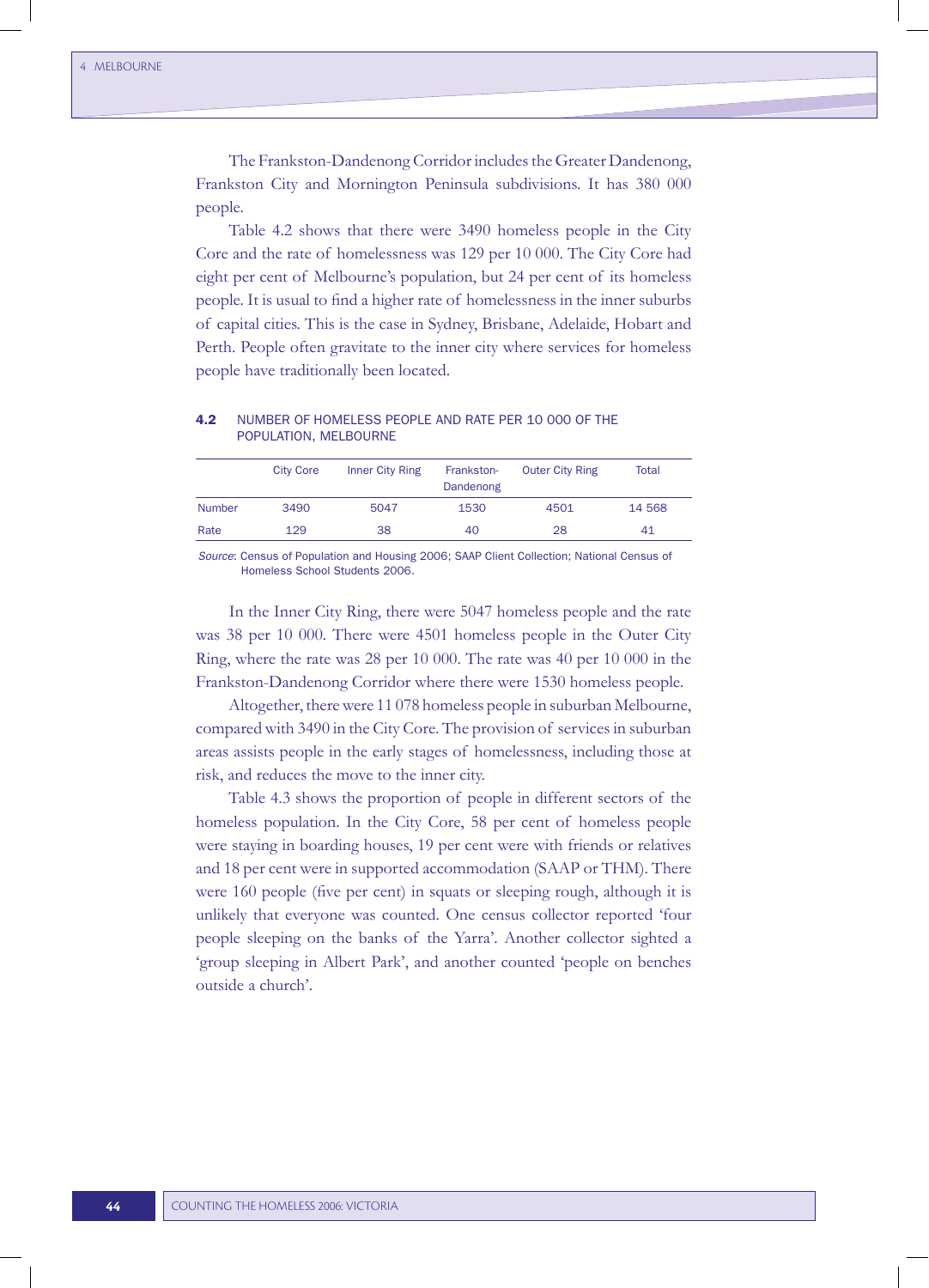#### 4.3 PEOPLE IN DIFFERENT SECTORS OF THE HOMELESS POPULATION, MEL BOURNE

Percentage

|                       | <b>City Core</b> | <b>Inner City</b><br><b>Ring</b> | Frankston-<br>Dandenong | <b>Outer City</b><br><b>Ring</b> | <b>Total</b> |
|-----------------------|------------------|----------------------------------|-------------------------|----------------------------------|--------------|
| <b>Boarding house</b> | 58               | 18                               | 20                      | 11                               | 26           |
| SAAP/THM              | 18               | 44                               | 32                      | 34                               | 33           |
| Friends/relatives     | 19               | 35                               | 37                      | 47                               | 35           |
| Improvised dwellings  | 5                | 3                                | 11                      | 8                                | 6            |
|                       | 100              | 100                              | 100                     | 100                              | 100          |
| <b>Number</b>         |                  |                                  |                         |                                  |              |
|                       | <b>City Core</b> | <b>Inner City</b><br><b>Ring</b> | Frankston-<br>Dandenong | <b>Outer City</b><br><b>Ring</b> | Total        |
| <b>Boarding house</b> | 2040             | 922                              | 308                     | 469                              | 3739         |
| SAAP/THM              | 630              | 2224                             | 487                     | 1543                             | 4884         |
| Friends/relatives     | 660              | 1757                             | 567                     | 2 1 1 6                          | 5100         |
| Improvised dwellings  | 160              | 144                              | 168                     | 373                              | 845          |
|                       | 3490             | 5047                             | 1530                    | 4501                             | 14 5 68      |
|                       |                  |                                  |                         |                                  |              |

*Source*: Census of Population and Housing 2006; SAAP Client Collection 2006; National Census of Homeless School Students 2006.

In the Inner City Ring, 35 per cent of homeless people were staying with other households, 44 per cent were in SAAP/THM accommodation, and 18 per cent were in boarding houses. There were 144 people (three per cent) in improvised dwellings or sleeping rough, including 50 in Western Melbourne.

In the Frankston-Dandenong Corridor, the proportion of people staying with other households was similar to the Inner City (37 per cent). However, in Frankston-Dandenong, there were fewer people in SAAP/ THM accommodation (32 per cent) and more people (11 per cent) in improvised dwellings and sleeping rough, including 133 in Frankston City. There was a coding error by a census collector in Frankston City and the improvised dwellings count was actually 61. Local service providers in Frankston confirmed that sleeping out is common. One person said, 'Homeless people sleep down near the beach and there are quite a few squats in town'. Others talked about 'people sleeping in the tea tree shrub along the foreshore'. Another knew of a couple 'living in a toilet block'.

In the Outer City Ring, about half (47 per cent) of the homeless were staying with other households (2116 people), 34 per cent were in SAAP and 11 per cent were in boarding houses. There were 373 people (eight per cent) who were in improvised dwellings or sleeping rough. One census collector counted 'three people sleeping at the football ground, one person sleeping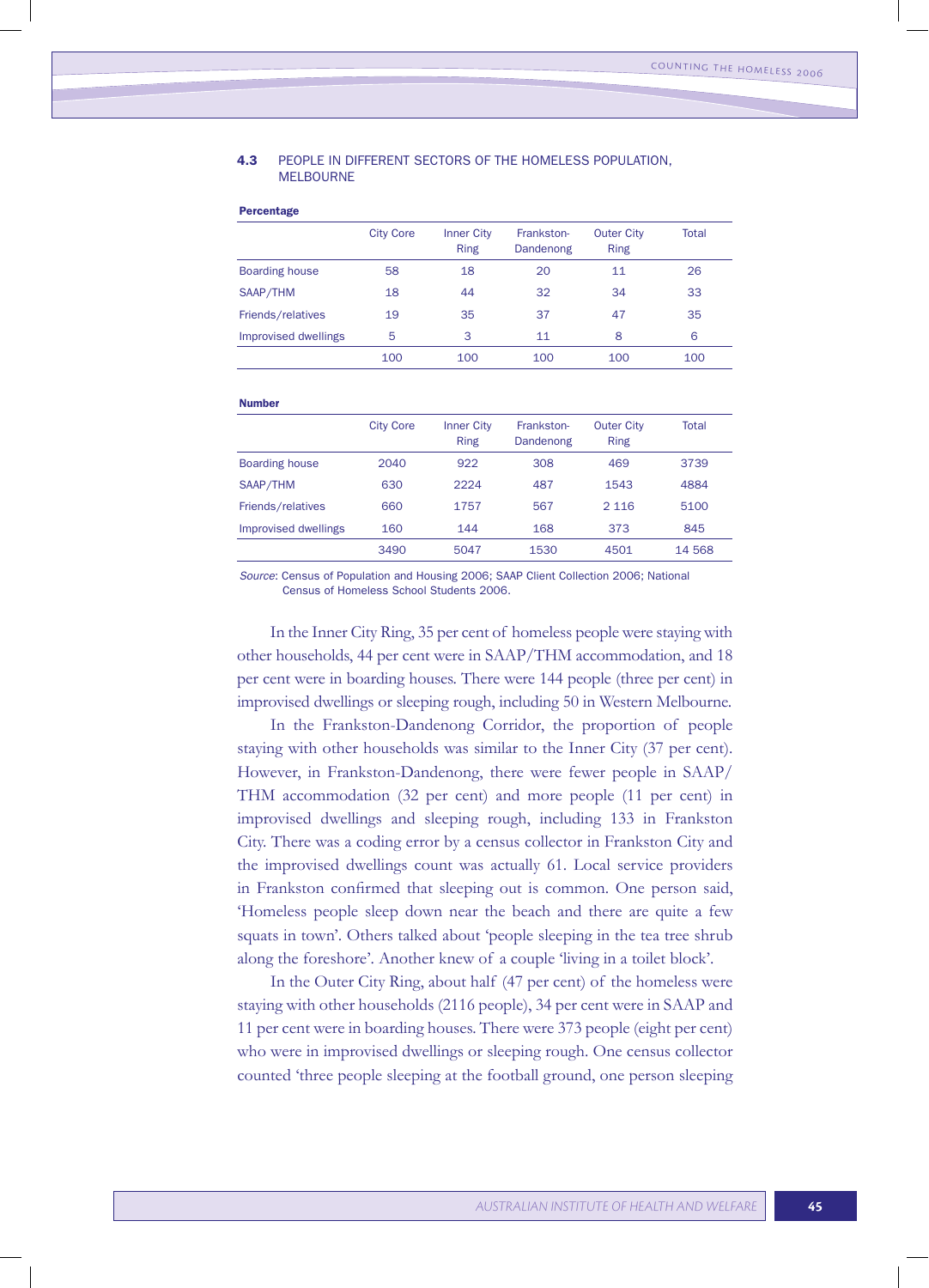in a car, one person sleeping in a disused shed, and two people behind some shops'. Another collector counted people 'behind the railway station and at the back of a church'.

Altogether, 35 per cent of the homeless (5100 people) in Melbourne were staying with other households, mainly in suburban Melbourne. Another 33 per cent (4884 people) were in SAAP/THM accommodation, and about three-quarters (77 per cent) of this group were in the Inner City or Outer City Ring. One-quarter (26 per cent) of the homeless were in boarding houses (3739 people), mainly in the City Core and inner suburbs. Finally, six per cent (845 people) were in improvised dwellings or sleeping rough.

# 4.5 MARGINAL RESIDENTS OF CARAVAN PARKS

The national report pointed out that boarding houses are more common in capital cities and less common in regional centres and country towns. In these communities, SAAP workers sometimes refer homeless people to the local caravan parks if there is no emergency accommodation available. Marginal residents of caravan parks were defined as people who were renting caravans or cabins, living at their usual address, and with no one in the dwelling having full-time employment.

Seventy per cent of boarding house residents across the country were in capital cities, and in Victoria 84 per cent of boarding house residents were in Melbourne (Table 4.4). Most regional centres had a small number of boarding house residents.

|                              | <b>Boarding house</b><br>$(N=4457)$ | Caravan<br>$(N=2789)$ |
|------------------------------|-------------------------------------|-----------------------|
|                              | %                                   | %                     |
| Melbourne                    | 84                                  | 45                    |
| <b>Remainder of Victoria</b> | 16                                  | 55                    |
|                              | 100                                 | 100                   |

#### 4.4 SPATIAL DISTRIBUTION OF PERSONS IN BOARDING HOUSES AND MARGINAL RESIDENTS OF CARAVAN PARKS, VICTORIA

*Source*: Census of Population and Housing 2006; SAAP Client Collection 2006; National Census of Homeless School Students 2006.

Nationally, 71 per cent of marginal caravan park residents were outside of the capital cities and in Victoria this figure was 55 per cent (Table 4.4). In some communities, local SAAP workers send homeless people to the local caravan park if there is no alternative accommodation available. Caravan parks may also house some people on a longer-term basis who are unable to re-enter the private rental market.